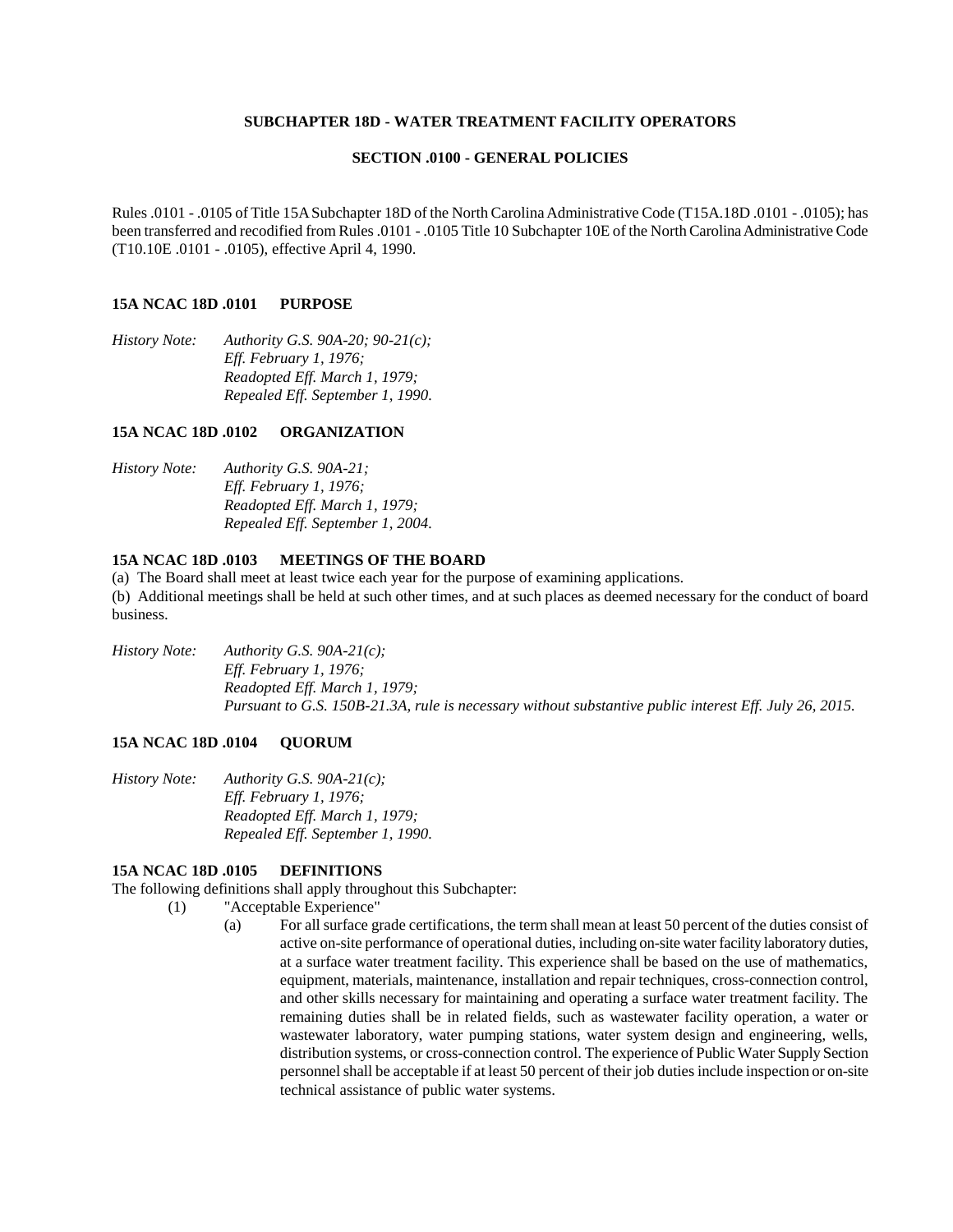- (b) For all well grade certifications, the term shall mean at least 50 percent of the duties consist of active on-site performance of operational duties for public water systems with chemical treatment having one or more wells. This experience shall be based on the use of mathematics, equipment, materials, maintenance, installation and repair techniques, cross-connection control, and other skills necessary for maintaining and operating a treated well water system. The remaining duties shall be in related fields, such as wastewater facility operation, a water or wastewater laboratory, water pumping stations, water system design and engineering, surface facilities, distribution systems, or cross-connection control. The experience of Public Water Supply Section personnel shall be acceptable if at least 50 percent of their job duties include inspection or on-site technical assistance of public water systems.
- (c) For all distribution grade certifications, the term shall mean at least 50 percent of the duties consist of active on-site performance of operational duties for distribution systems within public water systems. This experience shall be based on the use of mathematics, equipment, materials, maintenance, installation and repair techniques, cross-connection control, and other skills necessary for maintaining and operating a water distribution system. The remaining duties shall be in related fields, such as wastewater facility operation, a water or wastewater laboratory, water pumping stations, water system design and engineering, surface facilities, wells, or crossconnection control. The experience of Public Water Supply Section personnel shall be acceptable if at least 50 percent of their job duties include inspection or on-site technical assistance of public water systems.
- (d) For all cross-connection control grade certifications, the term shall mean the duties consist of on-site performance of cross-connection control duties for a public water system. This experience shall be based on the use of mathematics, equipment, materials, maintenance, installation and repair techniques, back flow prevention, and other skills necessary for maintaining and operating a cross-connection control program for a public water system. The remaining duties shall be in related fields, such as wastewater facility operation, a water or wastewater laboratory, water pumping stations, water system design and engineering, surface facilities, or wells. The experience of Public Water Supply Section personnel shall be acceptable if at least 50 percent of their job duties include inspection or on-site technical assistance of public water systems.
- (2) "Certified Operator" means any holder of a certificate issued by the Board in accordance with the provisions of G.S. 90A-25.
- (3) "College Graduate" means a graduate of a four-year institution accredited by an agency recognized by the United States Department of Education and awarding degrees on the bachelor level.
- (4) "Fire Protection System" means dry or wet sprinkler systems or fire hydrant connections to the water distribution system.
- (5) "Owner" means the person, unit of local government, firm, corporation, association, partnership, or non-profit corporation formed to operate a public water supply facility.
- (6) "Satisfactorily Completed" means the attendance of at least 80 percent of the training required for examination eligibility and 100 percent of the training required for professional growth hours.
- (7) "Secretary" means the Secretary of the Department of Environmental Quality.
- (8) "Service Connection" means a water tap made to provide a water connection to a water distribution system.

*History Note: Authority G.S. 90A-21(c); Eff. February 1, 1976; Readopted Eff. March 1, 1979; Amended Eff. May 1, 2006; August 1, 2002; August 1, 1998; August 3, 1992; January 1, 1992; September 1, 1990; June 1, 1988; Readopted Eff. September 1, 2018.*

# **SECTION .0200 – QUALIFICATION OF APPLICANTS AND CLASSIFICATION OF FACILITIES**

# **15A NCAC 18D .0201 GRADES OF CERTIFICATION**

(a) Applicants for certification shall be at least 18 years old, possess a high school diploma or general educational development equivalent (GED), and meet the following educational and experience requirements: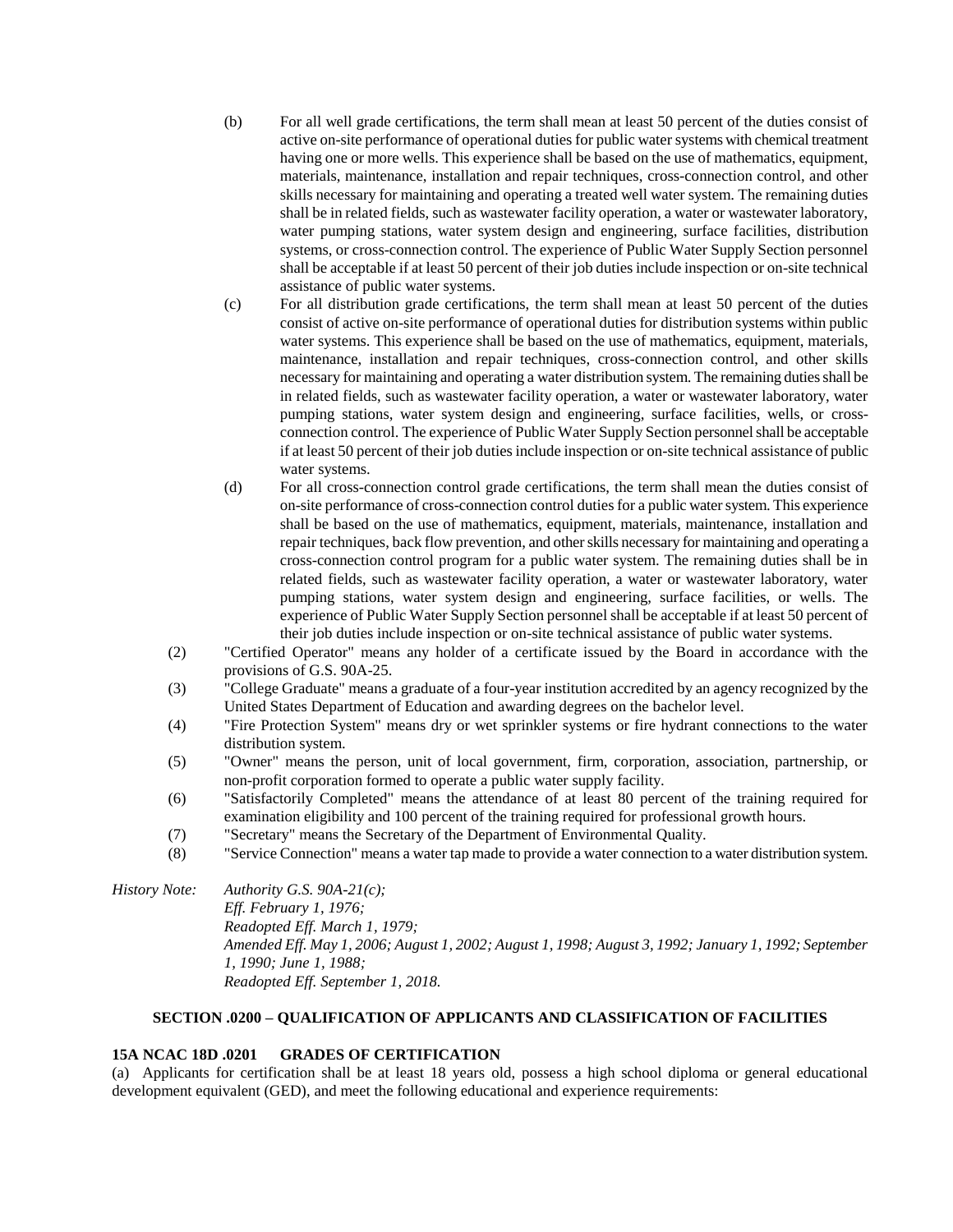- (1) GRADE C-SURFACE applicants shall have six months of acceptable experience at a surface water facility and have satisfactorily completed a C -Surface school approved by the Board.
- (2) GRADE B-SURFACE applicants shall:
	- (A) be a college graduate with a bachelor's degree in the physical or natural sciences or be a graduate of a two-year technical program with a diploma in water and wastewater technology, have six months of acceptable experience at a surface water facility, and have satisfactorily completed a B-Surface school approved by the Board; or
	- (B) have one year of acceptable experience at a surface water facility while holding a Grade C-Surface certificate and have satisfactorily completed a B-Surface school approved by the Board.
- (3) GRADE A-SURFACE applicants shall have one year of acceptable experience at a surface water facility while holding a Grade B-Surface certificate and have satisfactorily completed an A-Surface school approved by the Board.
- (4) GRADE D-WELL applicants shall have three months of acceptable experience at a well water facility and have satisfactorily completed a C-Well or D-Well school approved by the Board.
- (5) GRADE C-WELL applicants shall:
	- (A) be a college graduate with a bachelor's degree in the physical or natural sciences or be a graduate of a two-year technical program with a diploma in water and wastewater technology, have three months of acceptable experience at a well water facility, and have satisfactorily completed a C -Well school approved by the Board;
	- (B) have six months of acceptable experience at a well water facility and have satisfactorily completed a C-WELL school approved by the Board; or
	- (C) hold either a Grade A-Surface certification or a Grade A-Distribution certificate and have satisfactorily completed a C-Well school approved by the Board.
- (6) GRADE B-WELL applicants shall:
	- (A) be a college graduate with a bachelor's degree in the physical or natural sciences or be a graduate of a two-year technical program with a diploma in water and wastewater technology, have six months of acceptable experience at a well water facility, and have satisfactorily completed a B-WELL school approved by the Board; or
	- (B) have one year of acceptable experience at a well water facility while holding a Grade C-Well certificate and have satisfactorily completed a B-WELL school approved by the Board.
- (7) GRADE A-WELL applicants shall have one year of acceptable experience at a well water facility while holding a Grade B-Well certificate and have satisfactorily completed an A-WELL school approved by the Board.
- (8) GRADE D-DISTRIBUTION applicants shall have three months of acceptable experience at a distribution system and have satisfactorily completed a C-Distribution or D-Distribution school approved by the Board.
- (9) GRADE C-DISTRIBUTION applicants shall hold a certificate of completion of trench shoring training from a school approved by the Board and shall:
	- (A) be a college graduate with a bachelor's degree in the physical or natural sciences or be a graduate of a two-year technical program with a diploma in water and wastewater technology, have three months of acceptable experience at a Class C or higher distribution system, and have satisfactorily completed a C-Distribution school approved by the Board; or
	- (B) have six months of acceptable experience at a Class D or higher distribution system and have satisfactorily completed a C-Distribution school approved by the Board.
- (10) GRADE B-DISTRIBUTION applicants shall:
	- (A) be a college graduate with a bachelor's degree in the physical or natural sciences or be a graduate of a two-year technical program with a diploma in water and wastewater technology, have six months of acceptable experience at a Class B or higher distribution system, have satisfactorily completed a B-Distribution school approved by the Board, and shall hold a certificate of completion of trench shoring training from a school approved by the Board; or
	- (B) have one year of acceptable experience at a Class C or higher distribution system while holding a Grade C-Distribution certificate and have satisfactorily completed a B-Distribution school approved by the Board.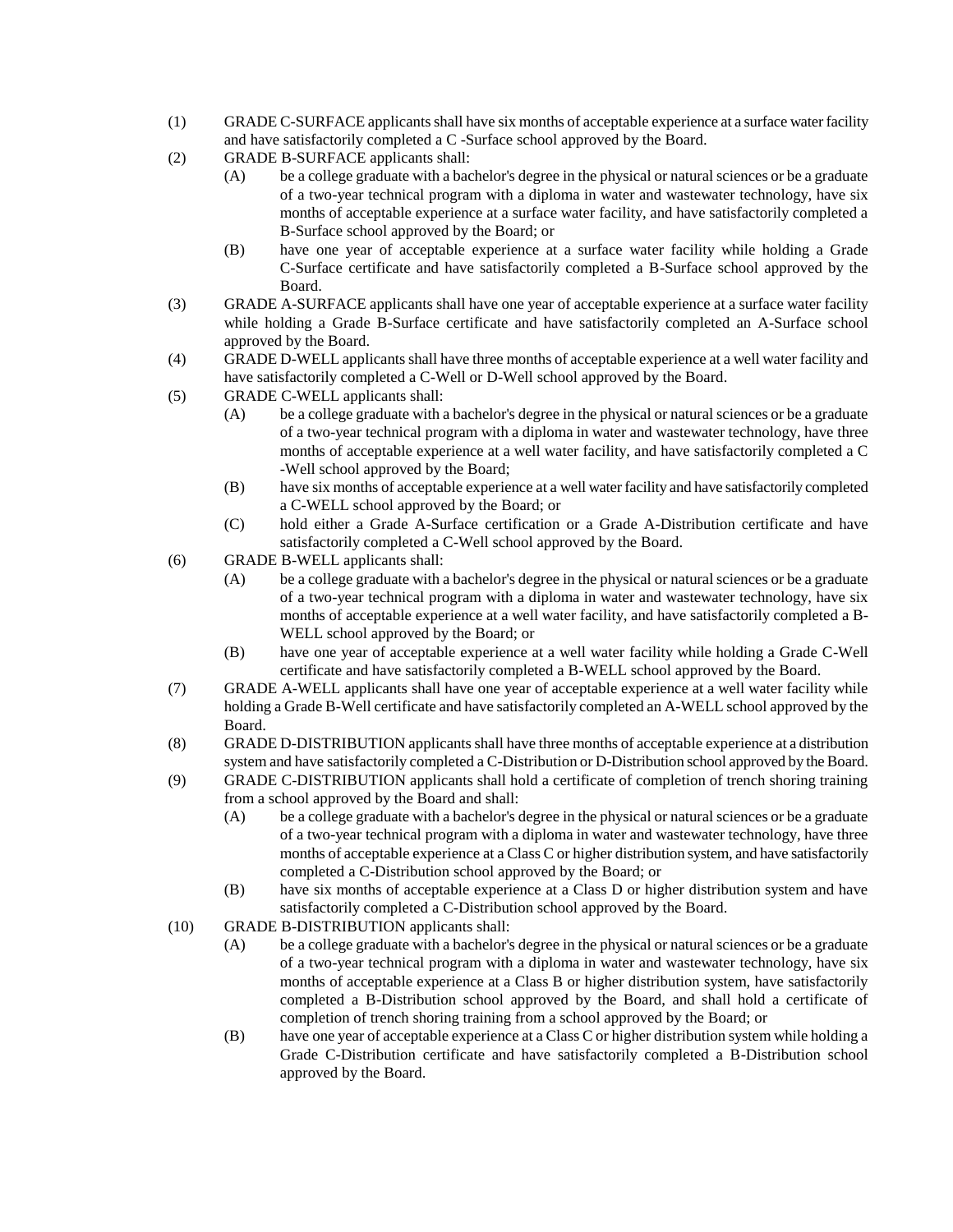- (11) GRADE A-DISTRIBUTION applicants shall have one year of acceptable experience at a Class B or higher distribution system while holding a Grade B-Distribution certificate and have satisfactorily completed an A-Distribution school approved by the Board.
- (12) GRADE CROSS-CONNECTION CONTROL applicants shall:
	- (A) be a college graduate with a bachelor's degree in the physical or natural sciences or be a graduate of a two-year technical program with a degree in water and wastewater or civil engineering technology, and have satisfactorily completed a cross-connection control school approved by the Board;
	- (B) have six months of acceptable experience at Class D-Distribution or higher system or have one year experience in the operations of cross connection control devices, and have satisfactorily completed a cross-connection control school approved by the Board; or
	- (C) be a plumbing contractor licensed by the State of North Carolina and have satisfactorily completed a cross-connection control school approved by the Board.
- (13) APPRENTICE applicants shall have met the education requirement and satisfactorily completed a Grade B, Grade C, Grade D, or cross-connection control school approved by the Board and shall have correctly answered at least 70 percent of the questions on an examination designed for the class of certification for which the applicant is applying. The apprentice certification may be renewed annually for a maximum of five years, pursuant to the continuing education and renewal requirements of this Subchapter. An apprentice shall not act as a certified operator or an Operator in Responsible Charge for a facility. An apprentice is eligible for Grade B, Grade C, Grade D, or cross-connection control certification after meeting the applicable experience requirements as set forth in this Rule and making application to the Board.

(b) Applications for certification of an operator certified in a state other than North Carolina shall be submitted to the Board for review. The application for out-of-state, civilian applications includes information regarding the applicant's current employment, the type of licenses granted in the state of origin, the years of water treatment experience, and a listing of water treatment plant experience. The application for applicants with military experience includes a listing of water treatment plant experience and an attached copy of the applicant's Verification of Military Experience and Training (VMET). The information supplied shall assist the Board in determining whether the requirements under which the out-of-state certification was obtained are equivalent to those required by the Water Treatment Facility Operators Board of Certification.

*History Note: Authority G.S. 90A-21(c); 90A-22; 90A-23; 90A-24; 90A-25(b); Eff. February 1, 1976; Amended Eff. September 1, 1977; Readopted Eff. March 1, 1979; Amended Eff. February 1, 2012; May 1, 2006; September 1, 2004; August 1, 2000; August 1, 1998; May 3, 1993; August 3, 1992; July 1, 1991; December 31, 1988; Readopted Eff. September 1, 2018.*

# **15A NCAC 18D .0202 EXAMINATIONS**

In addition to the educational and experience requirements in .0201 of this Section, the applicant must successfully pass an examination designed for the class of certification for which the applicant is applying. If an applicant fails an examination three times, the applicant shall retake the appropriate school designated in Rule .0201 of this Section.

*History Note: Authority G.S. 90A-21(c); 90A-23; 90A-24; Eff. February 1, 1976; Readopted Eff. March 1, 1979; Amended Eff. May 1, 2006; Pursuant to G.S. 150B-21.3A, rule is necessary without substantive public interest Eff. July 26, 2015.*

# **15A NCAC 18D .0203 RATING VALUES TO DETERMINE VARIOUS CLASSES OF CERTIFICATION**

The designation of public water system treatment classifications shall be based on the following rating values: PARAMETER RATING VALUE

- (1) Surface Water Source (a) flowing stream 5
	- (b) flowing stream with impoundment 7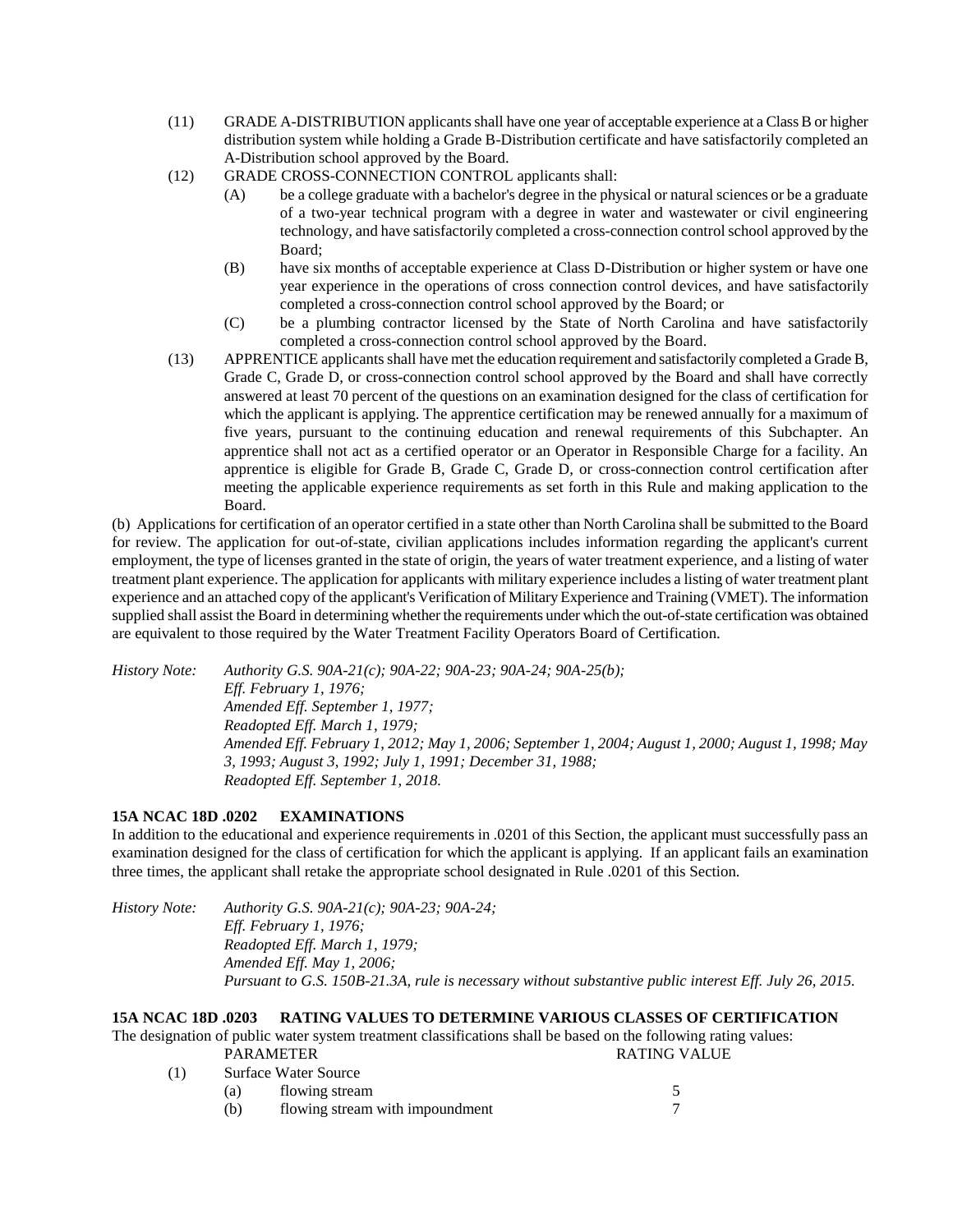|              | (c)                        |                                                 | raw water treatment                                |    | 3                   |    |  |
|--------------|----------------------------|-------------------------------------------------|----------------------------------------------------|----|---------------------|----|--|
| (2)          | <b>Ground Water Source</b> |                                                 |                                                    |    |                     |    |  |
|              | first five wells<br>(a)    |                                                 |                                                    |    |                     |    |  |
|              | (b)                        |                                                 | add 1 point per 5 wells or fraction thereof over 5 |    | $\mathbf{1}$        |    |  |
| (3)          | Coagulation                |                                                 |                                                    |    |                     |    |  |
|              | (a)                        |                                                 | aluminum sulfate, ferric chloride                  |    | 10                  |    |  |
|              | (b)                        | polymer                                         |                                                    |    | 5                   |    |  |
| (4)          | Mixing                     |                                                 |                                                    |    |                     |    |  |
|              | (a)                        | baffle                                          |                                                    |    | 2                   |    |  |
|              | (b)                        | mechanical                                      |                                                    |    | $\overline{4}$      |    |  |
|              | (c)                        | air                                             |                                                    |    |                     | 3  |  |
| (5)          | Oxidation (pre-treatment)  |                                                 |                                                    |    |                     |    |  |
|              | (a)                        | $C1_20_2$                                       |                                                    |    | 5                   |    |  |
|              | (b)                        | ozone                                           |                                                    |    | 5                   |    |  |
|              | (c)                        | KMnO <sub>4</sub>                               |                                                    |    | 3                   |    |  |
|              | (d)                        | C1 <sub>2</sub>                                 |                                                    |    |                     | 3  |  |
| (6)          |                            | Carbon Treatment                                |                                                    |    | 2                   |    |  |
| (7)          | Aeration                   |                                                 |                                                    |    |                     |    |  |
|              | (a)                        |                                                 | mechanical draft                                   |    | 3                   |    |  |
|              | (b)                        |                                                 | coke tray or splash tray                           |    | $\overline{2}$      |    |  |
|              | (c)                        | diffused                                        |                                                    |    | 3                   |    |  |
|              | (d)                        |                                                 | packed tower (VOC reduction)                       |    | 10                  |    |  |
| (8)          |                            | pH Adjustment (primary)                         |                                                    |    |                     |    |  |
|              | (a)                        |                                                 | caustic (NaOH)                                     |    | 10                  |    |  |
|              | (b)                        |                                                 | lime or soda ash                                   |    | 3                   |    |  |
|              | (c)                        | acid                                            |                                                    |    |                     | 10 |  |
| (9)          | Sedimentation              |                                                 |                                                    |    |                     |    |  |
|              | (a)                        | standard rate                                   |                                                    |    | 5                   |    |  |
|              | (b)                        | tube settlers                                   |                                                    |    | 3                   |    |  |
|              | (c)                        | upflow                                          |                                                    |    | 8                   |    |  |
|              | (d)                        |                                                 | pulsators and plates                               |    | 5                   |    |  |
| (10)         | <b>Contact Tank</b>        |                                                 |                                                    |    | 1                   |    |  |
| (11)         | Filtration                 |                                                 |                                                    |    |                     |    |  |
|              | (a)                        | pressure                                        |                                                    |    |                     |    |  |
|              |                            | (i)                                             | sand or anthracite                                 |    | 8                   |    |  |
|              |                            | (ii)                                            | synthetic media (birm)                             |    | 8                   |    |  |
|              |                            | (iii)                                           | granular activated carbon (GAC)                    |    | 9                   |    |  |
|              | (b)                        | gravity                                         |                                                    |    |                     |    |  |
|              |                            | (i)                                             | sand                                               |    | 10                  |    |  |
|              |                            | (ii)                                            | anthracite (mixed) or GAC                          | 12 |                     |    |  |
|              |                            | (iii)                                           | with surface wash or air scour                     |    | $\overline{c}$      |    |  |
|              | (c)                        | membrane                                        |                                                    |    | 10                  |    |  |
| (12)         | Ion Exchange               |                                                 |                                                    |    |                     |    |  |
|              | (a)                        |                                                 | softener, Na cycle                                 |    | 5<br>$\overline{7}$ |    |  |
|              | (b)                        |                                                 | softener, H cycle                                  |    | 9                   |    |  |
|              | (c)                        |                                                 | Fe and Mn (greensand)                              |    | 9                   |    |  |
|              | (d)                        |                                                 | mixed bed or split stream                          |    |                     |    |  |
| (13)         | Lime Softening             |                                                 |                                                    |    |                     |    |  |
|              | (a)                        | spiractors                                      |                                                    |    | 10<br>12            |    |  |
|              | (b)                        |                                                 | clarifier with coagulation                         |    |                     |    |  |
|              | (c)                        | 5<br>fuel burner (recarbonation)<br>5           |                                                    |    |                     |    |  |
| (14)<br>(15) |                            | Phosphate (sequestering agent)<br>Stabilization |                                                    |    |                     |    |  |
|              | (a)                        | acid feed                                       |                                                    |    | 10                  |    |  |
|              | (b)                        | phosphate                                       |                                                    |    | $\mathfrak{2}$      |    |  |
|              |                            |                                                 |                                                    |    |                     |    |  |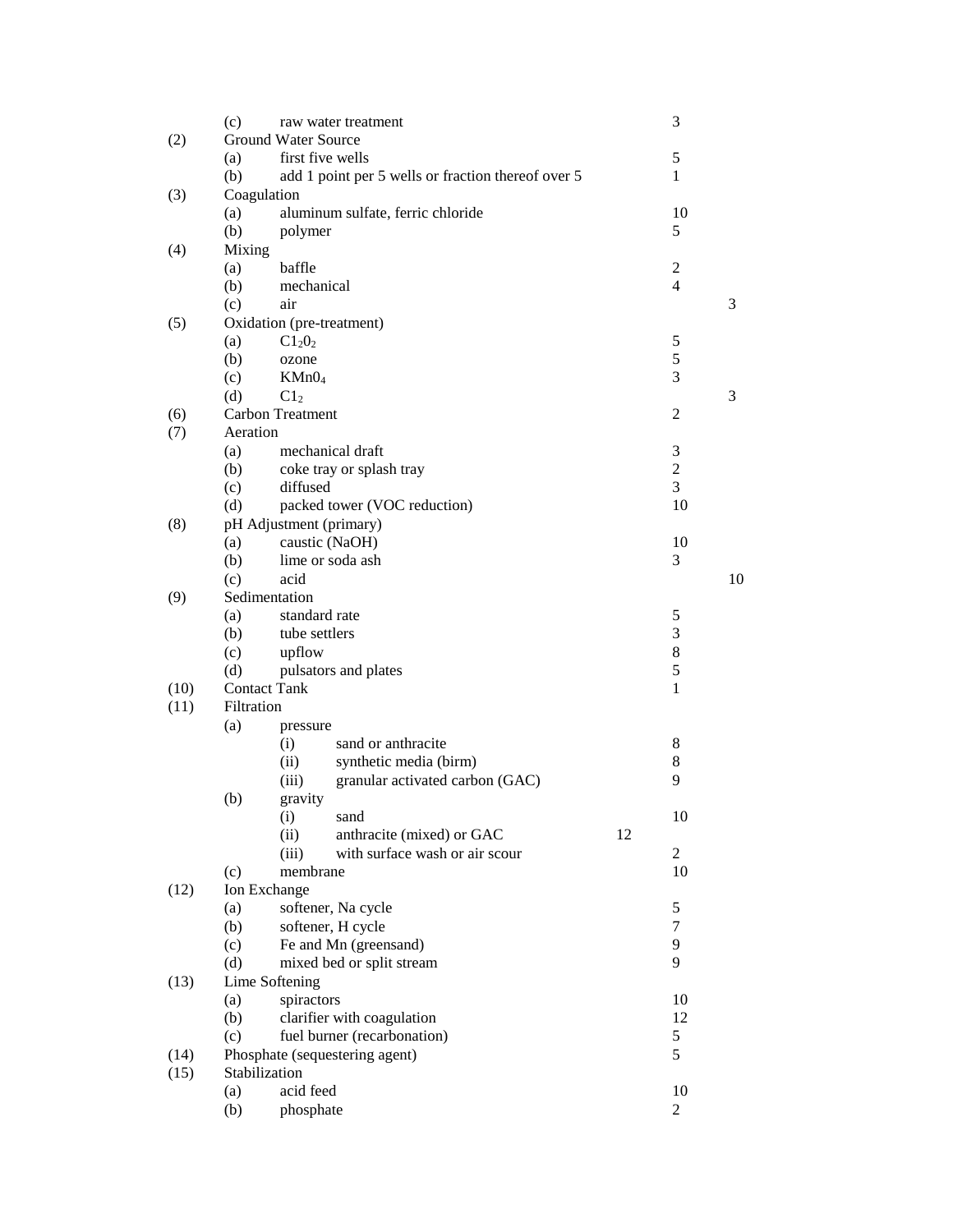|         | (c)<br>(d)                   |                                | caustic (NaOH)<br>lime or soda ash                 | 10<br>3          |              |  |  |  |
|---------|------------------------------|--------------------------------|----------------------------------------------------|------------------|--------------|--|--|--|
|         | (e)                          |                                | contact units                                      | 5                |              |  |  |  |
| (16)    |                              |                                | Reverse Osmosis, Electrodialysis                   | 15               |              |  |  |  |
| (17)    | Disinfection                 |                                |                                                    |                  |              |  |  |  |
|         | (a)                          | gas C12                        | 10                                                 |                  |              |  |  |  |
|         | (b)                          |                                | hypochlorite solution                              | $\overline{7}$   |              |  |  |  |
|         | (c)                          |                                | $C1_20_2$ (sodium chlorite and $C1_2$ )            | 13               |              |  |  |  |
|         | (d)                          | ozone                          |                                                    | 13               |              |  |  |  |
|         | (e)                          |                                | ammonia and $C12$                                  | 12               |              |  |  |  |
|         | (f)                          |                                | ultraviolet light (uv)                             | 5                |              |  |  |  |
| (18)    | Fluoridation                 |                                |                                                    |                  |              |  |  |  |
|         | (a)                          | saturator                      |                                                    | $8\,$            |              |  |  |  |
|         | (b)                          | dry feed                       |                                                    | 8                |              |  |  |  |
|         | (c)                          |                                | solution (acid)                                    | 10               |              |  |  |  |
| (19)    |                              | Pumping                        |                                                    |                  |              |  |  |  |
|         | (a)                          | raw                            |                                                    |                  | 3            |  |  |  |
|         | (b)                          |                                | intermediate                                       | $\mathbf{1}$     |              |  |  |  |
|         | (c)                          | finished                       |                                                    | 3                |              |  |  |  |
|         | (d)                          |                                | system booster                                     | $\overline{c}$   |              |  |  |  |
| (20)    | Storage                      |                                |                                                    |                  |              |  |  |  |
|         | (a)                          | raw                            |                                                    |                  | $\mathbf{1}$ |  |  |  |
|         | (b)                          |                                | treated ground level tank                          | $\mathbf{1}$     |              |  |  |  |
|         | (c)                          |                                | elevated in system (each extra tank 1 point)       | $\overline{2}$   |              |  |  |  |
|         | (d)                          |                                | hydropneumatic                                     | $\overline{2}$   |              |  |  |  |
| (21)    |                              |                                | Population Served 1 point per 1,000 persons served | $50$ max         |              |  |  |  |
| (22)    |                              |                                | Plant Capacity 1 point per 1 MGD capacity          | $25 \text{ max}$ |              |  |  |  |
| (23)    | On-Site Quality Control      |                                |                                                    |                  |              |  |  |  |
|         | (a)                          |                                | bacteriological                                    |                  |              |  |  |  |
|         |                              | (i)                            | MPN/MF                                             | $\mathfrak s$    |              |  |  |  |
|         |                              | (ii)                           | <b>HPC</b>                                         | $\overline{c}$   |              |  |  |  |
|         |                              | (iii)                          | MMO-MUG (Colilert)                                 | $\overline{c}$   |              |  |  |  |
|         | (b)                          | pH                             |                                                    |                  |              |  |  |  |
|         |                              | (i)                            | meter                                              | $\overline{c}$   |              |  |  |  |
|         | (ii)<br>test kit<br>fluoride |                                |                                                    | $\mathbf{1}$     |              |  |  |  |
|         | (c)                          |                                |                                                    |                  |              |  |  |  |
|         |                              | (i)<br>(ii)                    | meter<br>colorimetric                              | 3<br>3           |              |  |  |  |
|         |                              | chlorine                       |                                                    |                  |              |  |  |  |
|         | (d)                          | (i)                            | titrator                                           | 3                |              |  |  |  |
|         |                              | (ii)                           | colorimeter/spec.                                  | $\mathbf{2}$     |              |  |  |  |
|         |                              | (iii)                          | test kit                                           | 1                |              |  |  |  |
|         | (e)                          | iron                           |                                                    |                  | $\mathbf{1}$ |  |  |  |
|         | (f)                          | hardness                       |                                                    | $\mathbf{1}$     |              |  |  |  |
|         | (g)                          |                                |                                                    | $\mathbf{1}$     |              |  |  |  |
|         |                              | alkalinity<br>turbidity<br>(h) |                                                    | 1                |              |  |  |  |
|         | (i)                          | manganese                      |                                                    | 1                |              |  |  |  |
|         | (j)                          |                                | others (1 point each)                              | 1                |              |  |  |  |
|         | (k)                          |                                | A.A. Spec, or G.C. Unit                            | 5 each           |              |  |  |  |
| y Note: |                              |                                | Authority G.S. 90A-21(c); 90A-22;                  |                  |              |  |  |  |
|         |                              | Eff. February 1, 1976;         |                                                    |                  |              |  |  |  |
|         |                              |                                |                                                    |                  |              |  |  |  |

 $History$ *Readopted Eff. March 1, 1979; Amended Eff. August 1, 2000; August 3, 1992; January 1, 1992; September 1, 1990; Readopted Eff. September 1, 2018.*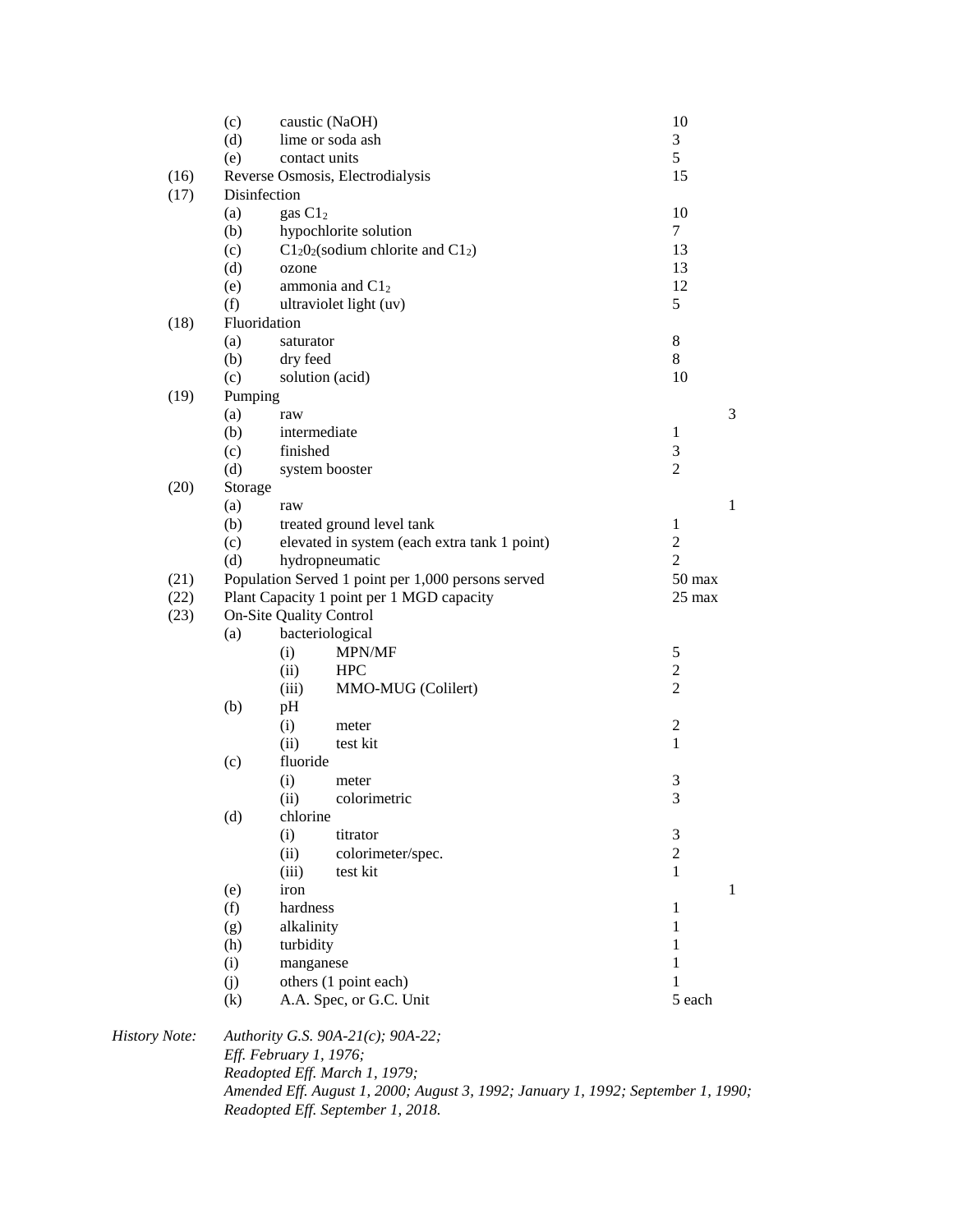## **15A NCAC 18D .0204 PUMPAGE CHART**

*History Note: Authority G.S. 90A-21(c), -22; Eff. February 1, 1976; Readopted Eff. March 1, 1979; Amended Eff. June 30, 1980; Repealed Eff. September 1, 1990.*

# **15A NCAC 18D .0205 PUBLIC WATER SYSTEM TREATMENT, DISTRIBUTION, AND CROSS-CONNECTION CONTROL CLASSIFICATIONS**

(a) Public water system treatment facilities, except for Class D-Well systems, shall be classified based on the sources of water and the number of points assigned to the facilities pursuant to Rule .0203 of this Section, as follows:

| Class C | $1-50$ points   |
|---------|-----------------|
| Class B | $51-110$ points |
| Class A | over 110 points |

Non-community public water systems with hypochlorite solution as the only treatment applied to the water shall be classified as Class D-Well.

(b) The classification of distribution systems shall apply to all community and non-transient non-community public water systems. The distribution system class level shall be the greater of the treatment plant class level from Paragraph (a) of this Rule or the following class level based on the number of service connections and existence of a fire protection system:

- (1) Class D-DISTRIBUTION is any system with 100 or fewer service connections with no fire protection system;
- (2) Class C-DISTRIBUTION is any system with more than 100 service connections but not exceeding 1,000 service connections with no fire protection system;
- (3) Class B-DISTRIBUTION is any system with more than 1,000 service connections but not exceeding 3,300 service connections or any system not exceeding 1,000 service connections with a fire protection system; and
- (4) Class A-DISTRIBUTION is any system with more than 3,300 service connections.

(c) The classification CROSS-CONNECTION CONTROL shall be applied to any distribution system that is required to have installed five or more testable backflow prevention assemblies in accordance with 15A NCAC 18C .0406(b), which is hereby incorporated by reference, including subsequent amendments and editions.

*History Note: Authority G.S. 90A-21(c); 90A-22; Eff. February 1, 1976; Amended Eff. September 1, 1977; Readopted Eff. March 1, 1979; Amended Eff. November 1, 2006; August 1, 2002; August 1, 2000; August 3, 1992; September 1, 1990; December 31, 1980; January 1, 1980; Readopted Eff. September 1, 2018.*

# **15A NCAC 18D .0206 CERTIFIED OPERATOR REQUIRED**

(a) All public water systems shall have a certified operator in responsible charge for each water treatment facility that:

- (1) alters the physical, chemical, or microbiological characteristics of the water;
	- (2) has approved plans for such alterations; or
	- (3) has equipment installed for such alterations.

The owner shall notify the Board in writing within 10 days of a vacancy that results in noncompliance with this Rule.

(b) There shall be an operator holding at least a Grade C-Surface certification assigned to be on duty on the premises when a surface water treatment facility is treating water. Implementation of this requirement shall be subject to the following provisions:

- (1) upon vacancy of a position resulting in noncompliance with this requirement, the owner shall notify the Board within 24 hours or at the start of the next business day of the vacancy; and
- (2) upon the vacancy, the owner shall fill the position with a certified Grade C-Surface operator or an operator with a temporary Grade C-Surface certification within 90 days.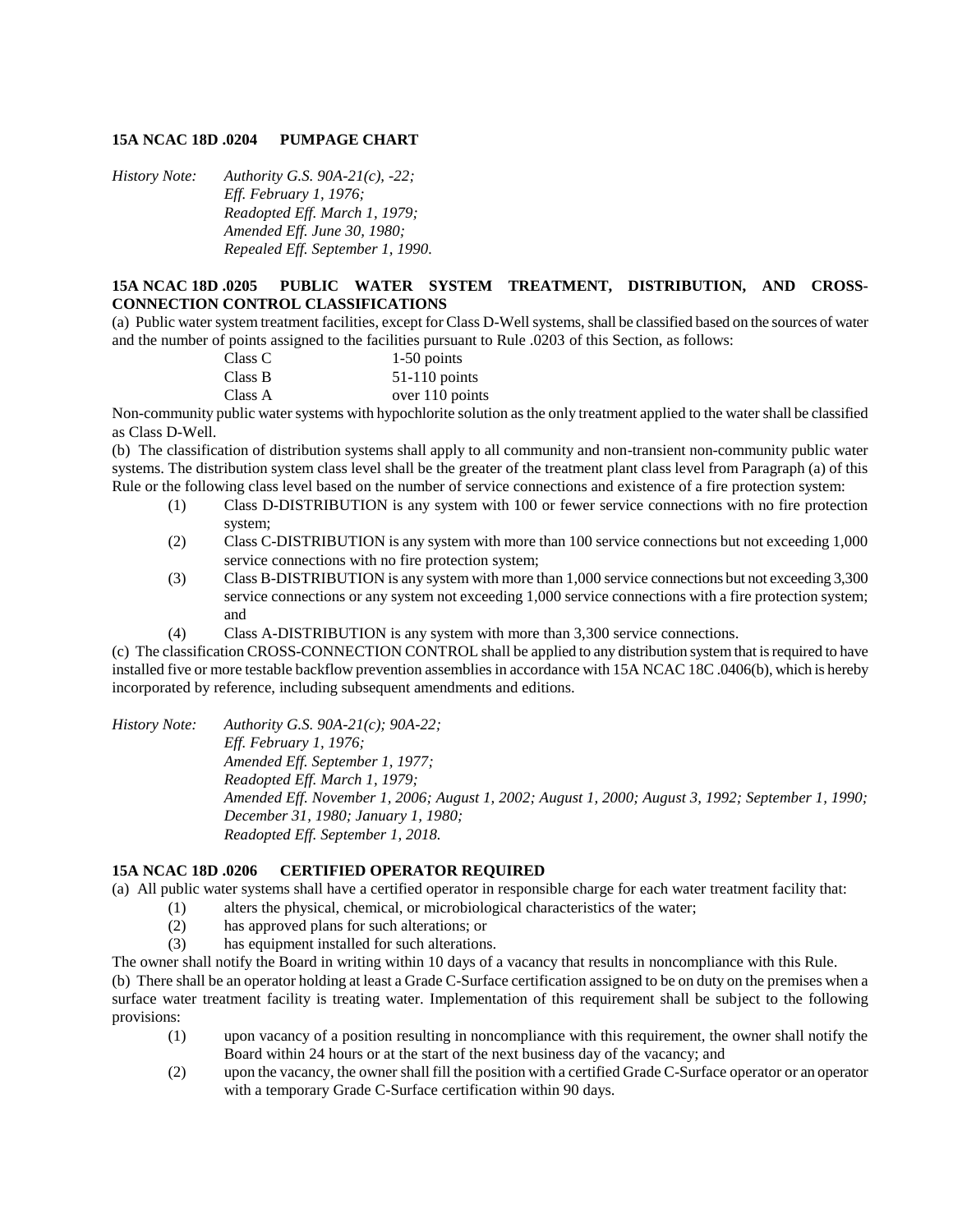(c) There shall be an operator in responsible charge for the distribution portion of community and non-transient noncommunity public water systems. This operator shall possess a valid distribution certificate issued by the Board with the grade equivalent to or exceeding the water system's distribution classification. A system serving 100 or fewer service connections shall be exempt from this requirement if it has an operator in responsible charge as required in Paragraph (a) of this Rule. A system that is classified as D-distribution only may use a Board-certified distribution, well, or surface operator to meet the operator in responsible charge requirements of this Rule

(d) There shall be an operator in responsible charge for the cross-connection control facilities of any public water system required by 15A NCAC 18C .0406(b) to have five or more testable backflow prevention assemblies. The operator shall possess a valid Cross-Connection Control certificate issued by the Board.

(e) All operators of community and non-transient non-community public water systems shall follow the standard operating procedures established by the operator in responsible charge. Decisions about water quality or quantity that affect public health that have not been addressed in the standard operating procedures shall be referred to the operator in responsible charge or to the certified operator on duty.

(f) No operator in responsible charge shall be required for transient non-community public water systems with either or both ultraviolet light (uv) disinfection or softening (if not required by 15A NCAC 18C) as the only treatment applied to water.

*History Note: Authority G.S. 90A-20; 90A-28; 90A-29; 90A-32; Eff. July 1, 1991; Amended Eff. November 1, 2006; August 1, 2004; August 1, 2002; August 1, 2000; May 1, 1994; May 3, 1993; Readopted Eff. December 1, 2018.*

## **SECTION .0300 - APPLICATIONS AND FEES**

Rules .0301 - .0304 of Title 15A Subchapter 18D of the North Carolina Administrative Code (T15A.18D .0301 - .0304); has been transferred and recodified from Rules .0301 - .0304 Title 10 Subchapter 10E of the North Carolina Administrative Code (T10.10E .0301 - .0304). Rules .0305 - .0306 of Title 15A Subchapter 18D of the North Carolina Administrative Code (T15A.18D .0305 - .0306); has been transferred and recodified from Rules .0306 - .0307 Title 10 Subchapter 10E of the North Carolina Administrative Code (T10.10E .0306 - .0307), effective April 4, 1990.

### **15A NCAC 18D .0301 APPLICATION FOR EXAM**

(a) All applicants for exams shall file an application on a form available from: Chairman, North Carolina Water Treatment Facility Operators Certification Board, 1635 Mail Service Center, Raleigh, North Carolina 27699-1635.

(b) Applications for certification must be submitted to the Board at least 30 days prior to the date of the examination.

(c) The applicant shall certify that the information given is correct to the best of his/her knowledge. In addition, the applicant's supervisor shall certify that he/she has reviewed the application and recommends that the applicant be considered for certification by the Board.

(d) Applicants shall take the examination at the place and date specified by the Board.

History Note: Authority G.S. 90A-21(c); 90A-24; *Eff. February 1, 1976; Amended Eff. September 1, 1977; Readopted Eff. March 1, 1979; Amended Eff. May 1, 2006; August 1, 2004; February 1, 2002; August 3, 1992; September 1, 1990; Pursuant to G.S. 150B-21.3A, rule is necessary without substantive public interest Eff. July 26, 2015.*

# **15A NCAC 18D .0302 APPLICATION FOR RECIPROCITY**

*History Note: Authority G.S. 90A-21(c); 90A-24; Eff. February 1, 1976; Readopted Eff. March 1, 1979; Amended Eff. August 1, 2004; February 1, 2002; September 1, 1990; Repealed Eff. May 1, 2006.*

### **15A NCAC 18D .0303 APPLICATION FOR TEMPORARY CERTIFICATE**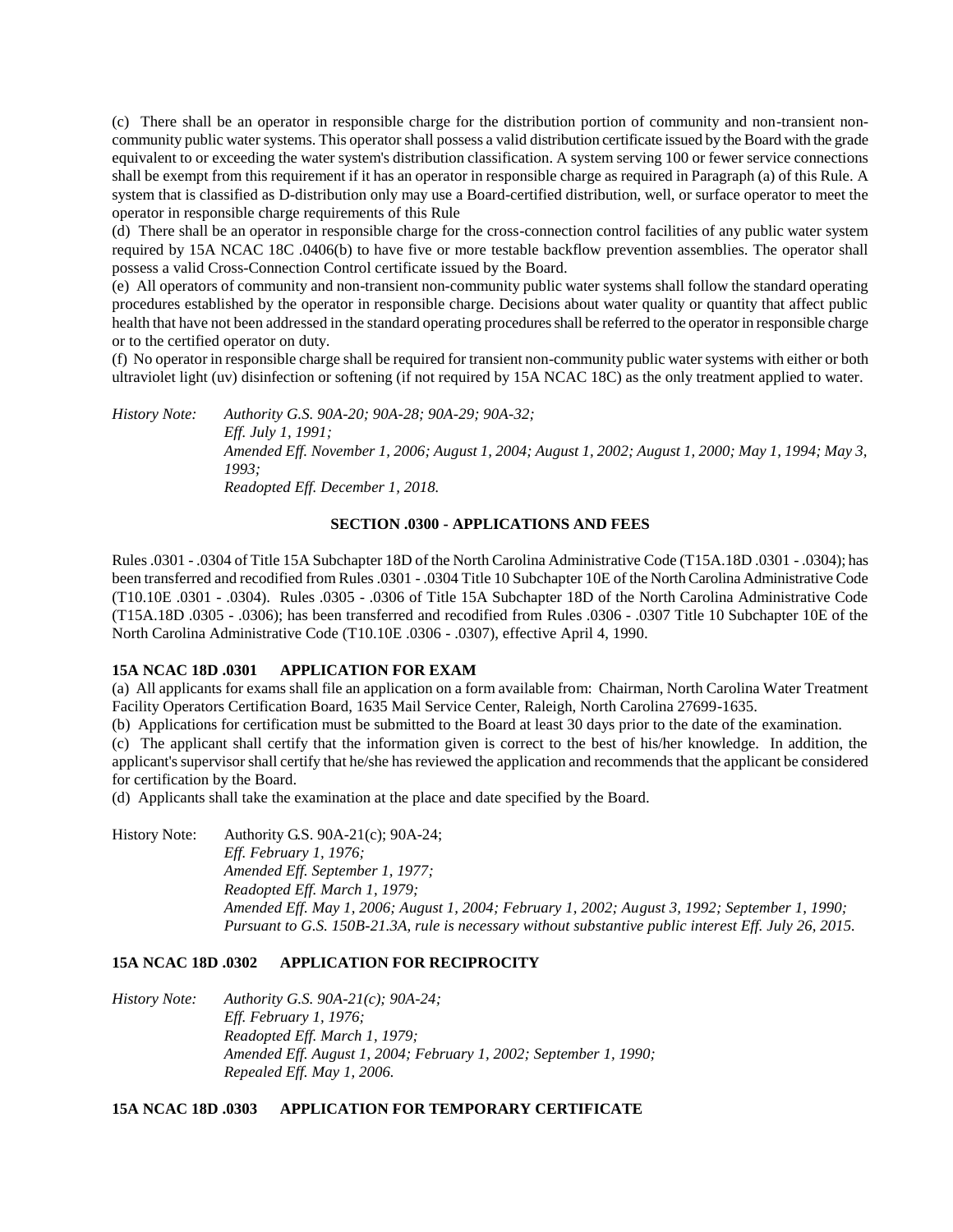All applicants for a temporary certificate shall file an application on a form available from:. Chairman, North Carolina Water Treatment Facility Operators Certification Board, 1635 Mail Service Center, Raleigh, North Carolina 27699-1635.

*History Note: Authority G.S. 90A-21(c); 90A-24; Eff. February 1, 1976; Readopted Eff. March 1, 1979; Amended Eff. August 1, 2004; February 1, 2002; September 1, 1990; Pursuant to G.S. 150B-21.3A, rule is necessary without substantive public interest Eff. July 26, 2015.*

## **15A NCAC 18D .0304 FEE SCHEDULE**

(a) The cost of examination and certification shall be fifty dollars (\$50.00). The cost of upgrading an apprentice to Grade C, D, or CC certification shall be fifty dollars (\$50.00).

(b) The cost of a temporary certificate shall be fifty dollars (\$50.00).

(c) The examination and certification fee must be paid to the Board when the application is submitted.

(d) The cost of the annual certification renewal shall be thirty dollars (\$30.00). Renewal fees shall be due December 31 of each calendar year and shall be delinquent on the first day of February. Delinquent certifications shall be charged an additional fee of thirty dollars (\$30.00).

(e) The operator shall notify the Board, in writing, within 30 days of any change in his or her address.

*History Note: Authority G.S. 90A-27; Eff. February 1, 1976; Amended Eff. July 1, 1977; Readopted Eff. March 1, 1979; Amended Eff. February 1, 2012; September 22, 2004; August 1, 2000; August 3, 1992; December 1, 1990; December 1, 1989; June 30, 1981; Pursuant to G.S. 150B-21.3A, rule is necessary without substantive public interest Eff. July 26, 2015.*

## **15A NCAC 18D .0305 WAITING PERIOD**

*History Note: Authority G.S. 90A-24; Eff. February 1, 1976; Amended Eff. July 1, 1977; Readopted Eff. March 1, 1979; Repealed Eff. August 1, 2000.*

# **15A NCAC 18D .0306 REVOCATION OF CERTIFICATE**

*History Note: Authority G.S. 90A-26; Eff. February 1, 1976; Readopted Eff. March 1, 1979; Repealed Eff. September 1, 1990.*

### **15A NCAC 18D .0307 EXPIRATION AND REVOCATION OF CERTIFICATE**

(a) If an operator fails to pay the renewal fee or meet the continuing education requirements of Rule .0308(a) of this Section, the operator's certificate shall expire.

(b) If an operator in responsible charge fails to meet the requirements of 15A NCAC 18D .0701, his or her operator's certificate may be revoked pursuant to G.S. 90A-26.

- (c) An individual who has had certification revoked by the Board may petition the Board for any certification sought if:
	- (1) two years have elapsed since the effective date of the revocation; and
	- (2) the individual has completed a school approved by the Board and passed an exam corresponding to the certification being sought.

*History Note: Authority G.S. 90A-25.1; 90A-26; Eff. August 3, 1992; Amended Eff. November 1, 2008; August 1, 2004; August 1, 2002; August 1, 2000; August 1, 1998;*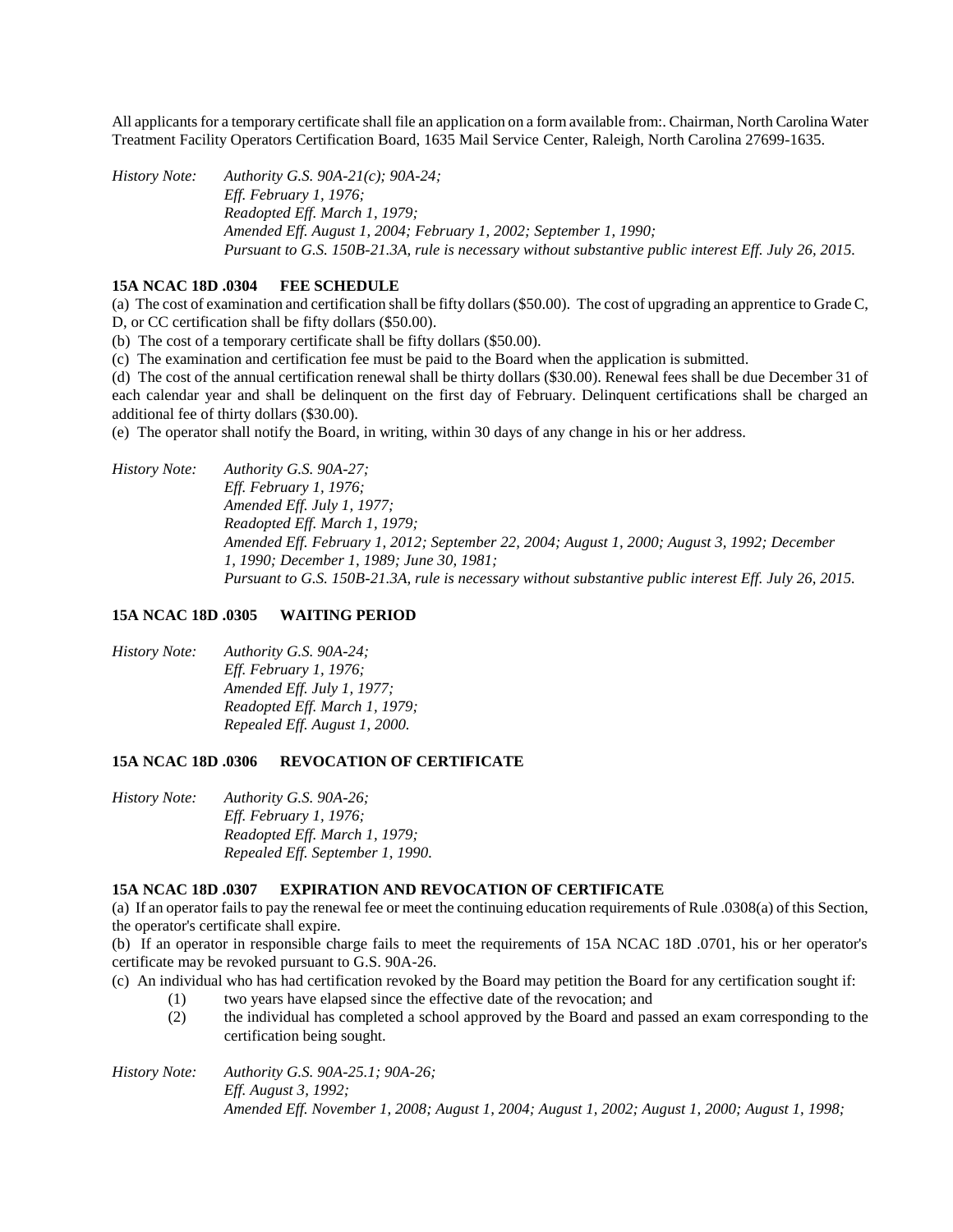#### *Readopted Eff. September 1, 2018.*

## **15A NCAC 18D .0308 PROFESSIONAL GROWTH HOURS**

(a) All certified operators shall complete six professional growth hours of Board-approved training each year following the year of initial certification. Board-approved training shall contain subject matter relevant to water treatment facility operators and includes the following categories: rules and regulations, equipment, operation and maintenance, record keeping, new treatment technologies, water treatment processes, courses taught as part of certification school curriculum, and management of water treatment facilities. Submitting proof of professional growth hours shall be the responsibility of the operator. Failure to complete the six professional growth hours shall result in expiration of the operator's certificates.

(b) Training providers shall seek Board approval prior to offering events that provide professional growth hours. Training providers shall submit an attendance roster to the Board within ten business days after completion of the training event. The roster shall contain each attendee's full name and certification ID number. The organization providing the training shall give each participant a certificate or other proof of completion that includes the name of the provider, the provider's address, and contact person with telephone number. The proof of completion shall identify the name of the participant, the number of professional growth hours completed, the course name, the course number assigned by the Board, the instructor's name, and the date of the training. For in-house training, an instructor from outside of the organization shall provide the training.

(c) The Board shall mail renewal notices to operators prior to the renewal date and shall state whether the Board has a record of their professional growth hours for the preceding year. If the Board does not have a record of professional growth for an operator, the operator shall provide proof of the required six professional growth hours of training prior to renewal of any certification issued by the Board. Failure to receive a renewal notice shall not relieve a certified operator of the responsibility to renew the certificate by the renewal due date.

*History Note: Authority G.S. 90A-25.1; 90A-26; Eff. August 1, 1998; Amended Eff. December 1, 2008; August 1, 2004; August 1, 2000; Readopted Eff. September 1, 2018.*

## **15A NCAC 18D .0309 CERTIFICATION REINSTATEMENT**

(a) An operator whose certification has expired may seek reinstatement within two years of expiration by paying any renewal fees in arrears, including late fees, and either providing proof of six contact hours of professional growth training for each calendar year as required in Rule .0308 of this Section or passing another examination of that grade.

(b) An operator whose certificate has been expired for less than two years must pay any renewal fees in arrears and late fees before seeking an upgrade from the certificate type that has expired.

(c) Any person whose certification has been expired for more than two years may apply to the Board for reinstatement of the certificate type that was expired.

*History Note: Authority G.S. 90A-25.1; 90A-26; Eff. August 1, 1998; Amended Eff. May 1, 2006; August 1, 2004; August 1, 2000; Readopted Eff. September 1, 2018.*

## **SECTION .0400 - ISSUANCE OF CERTIFICATE**

Rules .0401 - .0405 of Title 15A Subchapter 18D of the North Carolina Administrative Code (T15A.18D .0401 - .0405); has been transferred and recodified from Rules .0401 - .0405 Title 10 Subchapter 10E of the North Carolina Administrative Code (T10.10E .0401 - .0405), effective April 4, 1990.

### **15A NCAC 18D .0401 NOTIFICATION OF CLASSIFICATION**

Each town, city or private water utility having a water treatment facility shall be notified of the classification of the treatment facility as determined by the Board in cooperation with the Secretary. This classification shall determine the grade of certificate required by the operator in responsible charge of the water treatment facility.

*History Note: Authority G.S. 90A-21(c); 90A-22; 90A-25; Eff. February 1, 1976;*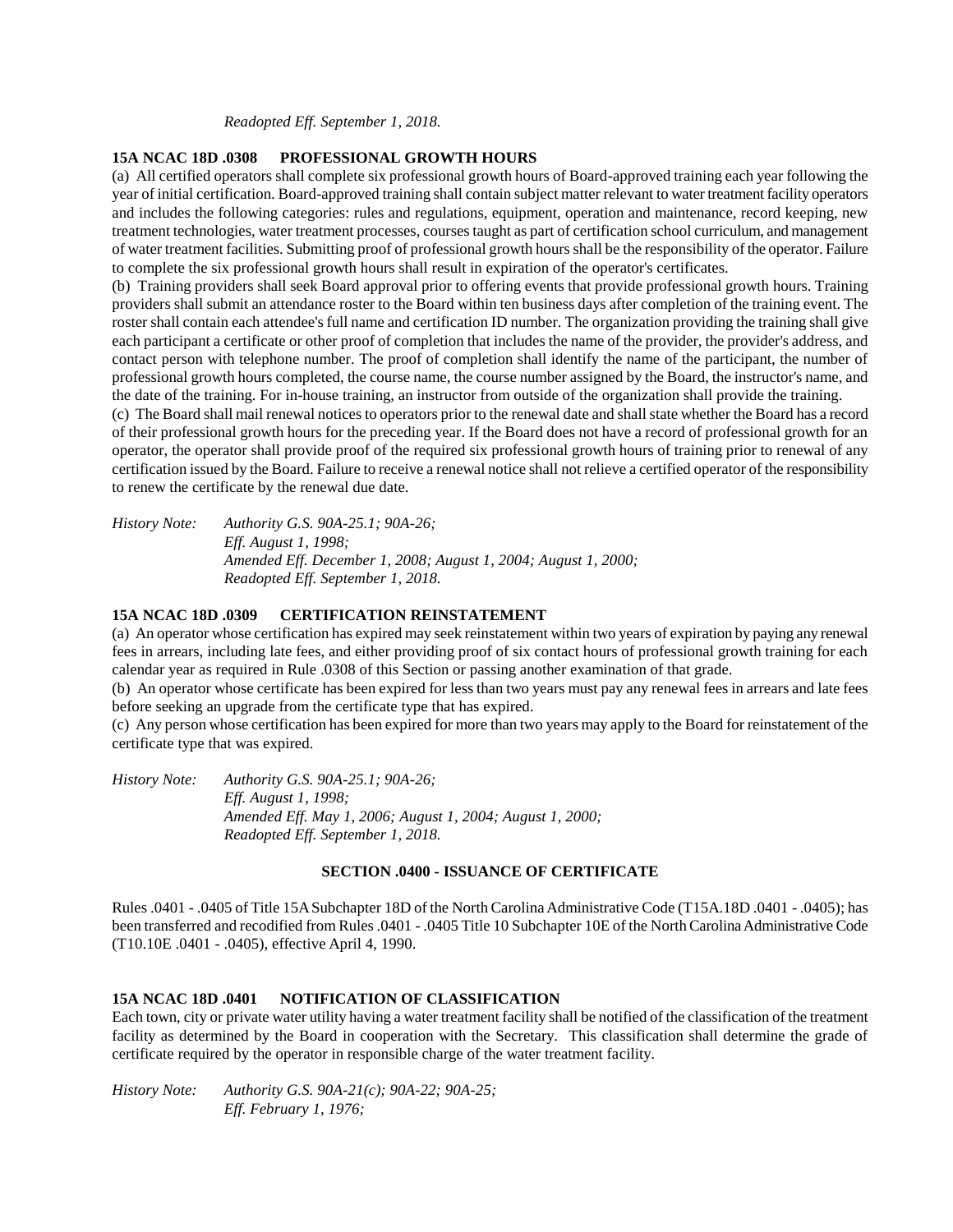*Readopted Eff. March 1, 1979; Pursuant to G.S. 150B-21.3A, rule is necessary without substantive public interest Eff. July 26, 2015.*

#### **15A NCAC 18D .0402 INFORMATION NEEDED BY BOARD**

*History Note: Authority G.S. 90A-21(c); 90A-22; Eff. February 1, 1976; Readopted Eff. March 1, 1979; Repealed Eff. September 1, 1990.*

### **15A NCAC 18D .0403 ISSUANCE OF GRADE CERTIFICATE**

*History Note: Authority G.S. 90A-21(c); 90A-23; 90A-25; Eff. February 1, 1976; Readopted Eff. March 1, 1979; Amended Eff. August 1, 2004; August 1, 2000; August 3, 1992; January 1, 1992; March 1, 1991; September 1, 1990; Expired Eff. August 1, 2015 pursuant to G.S. 150B-21.3A.*

#### **15A NCAC 18D .0404 TEMPORARY CERTIFICATE**

(a) A temporary certificate may be issued by the Board when it is found that the supply of certified operators, or persons with training necessary to obtain certification, is inadequate. It shall be demonstrated to the Board that the person applying for the temporary certificate is competent and able to fulfill the appropriate duties according to the requirements of 15A NCAC 18C. (b) Application for such temporary certificate shall be made on a form approved by the Board and must supply the information needed by the Board in order to protect the public health while such temporary certificates are in force. (c) A temporary certificate is applicable only for the system for which the operator is employed at time of issuance.

*History Note: Authority G.S. 90A-21(c); 90A-23; 90A-25; Eff. February 1, 1976; Readopted Eff. March 1, 1979; Amended Eff. January 1, 1992; Pursuant to G.S. 150B-21.3A, rule is necessary without substantive public interest Eff. July 26, 2015.*

## **15A NCAC 18D .0405 RECIPROCAL CERTIFICATES**

*History Note: Authority G.S. 90A-21(c); 90A-25(b); Eff. February 1, 1976; Readopted Eff. March 1, 1979; Amended Eff. August 1, 1998; September 1, 1990; Repealed Eff. May 1, 2006.*

## **SECTION .0500 - RULE MAKING PROCEDURES**

Rules .0501 - .0508 of Title 15A Subchapter 18D of the North Carolina Administrative Code (T15A.18D .0501 - .0508); has been transferred and recodified from Rules .0501 - .0508 Title 10 Subchapter 10E of the North Carolina Administrative Code (T10.10E .0501 - .0508), effective April 4, 1990.

#### **15A NCAC 18D .0501 PETITIONS**

(a) Any person wishing to request the adoption, amendment, or repeal of a rule of the Water Treatment Facility Operators Board of Certification (hereinafter referred to as the Board) shall make his request in a petition addressed to: Chairman, North Carolina Water Treatment Facility Operators Certification Board, 1635 Mail Service Center, Raleigh, North Carolina 27699- 1635.

(b) The petition shall contain the following information:

- (1) either a draft of the proposed rule or a summary of its contents;
- (2) the statutory authority for the agency to promulgate the rule;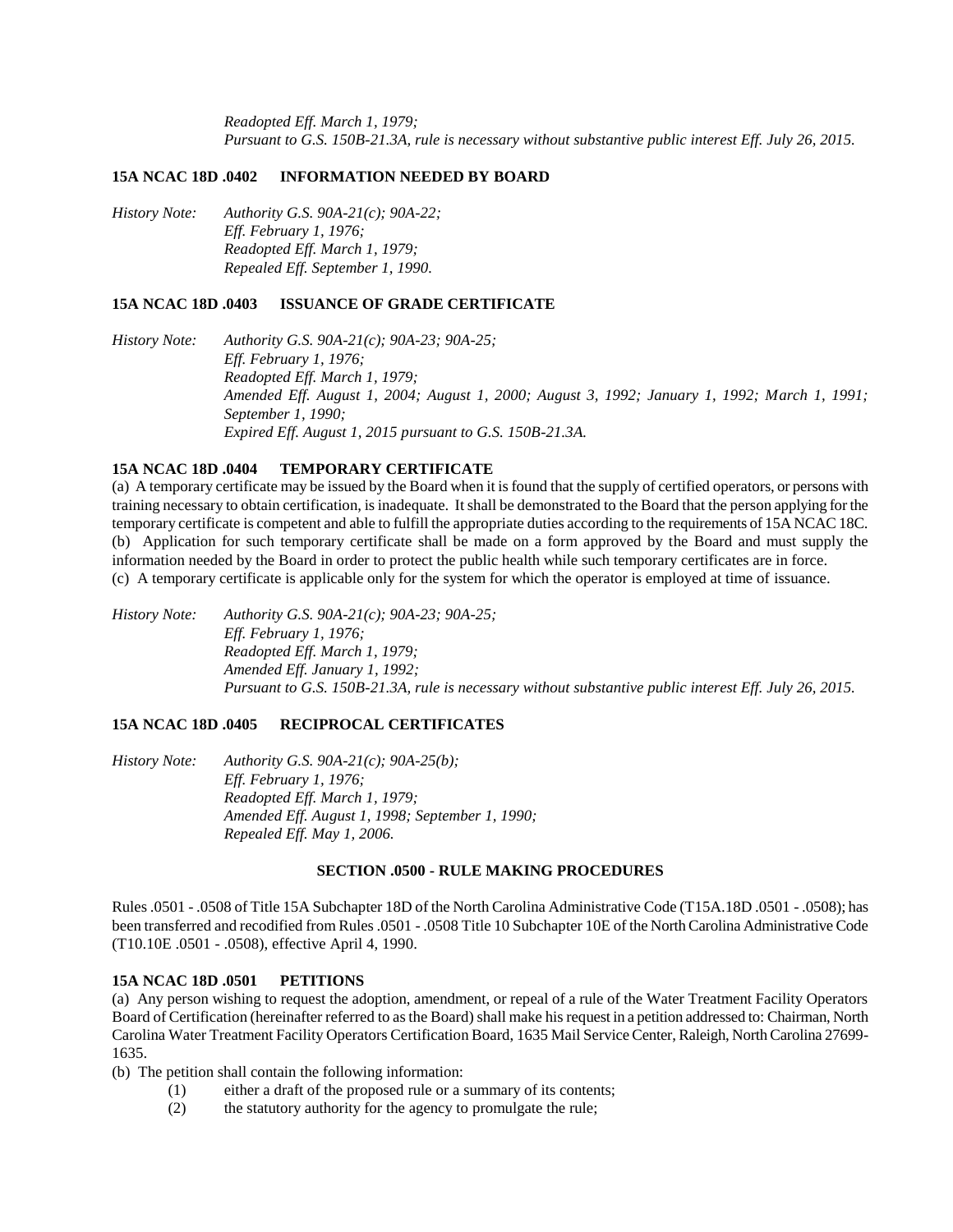- (3) the reasons for the proposal;
- (4) the effect of proposed rules on existing rules or orders;
- (5) any data supporting the proposal;
- (6) the effect of the proposed rule on existing practices in the area involved, including cost factors;
- (7) the names and addresses, if known, of those most likely to be affected by the proposed rule; and
- (8) the name and address of the petitioner.

(c) The Board shall determine, based on a study of the facts stated in the petition, whether the public interest will be served by granting the petition. The Board shall consider all the contents of the submitted petition, plus any additional information it deems relevant.

*History Note: Authority G.S. 150B-20; 90A-21(c); Eff. February 1, 1976; Readopted Eff. March 1, 1979; Amended Eff. February 1, 2002; September 1, 1990; Pursuant to G.S. 150B-21.3A, rule is necessary without substantive public interest Eff. July 26, 2015.*

# **15A NCAC 18D .0502 NOTICE 15A NCAC 18D .0503 HEARING OFFICER 15A NCAC 18D .0504 HEARINGS 15A NCAC 18D .0505 STATEMENT OF REASONS FOR AND AGAINST RULE MAKING DECISION 15A NCAC 18D .0506 RECORD OF RULE MAKING PROCEEDINGS 15A NCAC 18D .0507 FEES**

*History Note: Authority G.S. 90A-21(c); 150A-11; 150A-12; Eff. February 1, 1976; Readopted Eff. March 1, 1979; Repealed Eff. September 1, 1990.*

# **15A NCAC 18D .0508 DECLARATORY RULINGS**

(a) The Board shall have the power to make declaratory rulings. All requests for declaratory rulings shall be by written petition and shall be submitted to: Chairman, North Carolina Water Treatment Facility Operators Certification Board, 1635 Mail Service Center, Raleigh, North Carolina 27699-1635.

(b) Every request for a declaratory ruling must include the following information:

- (1) the name and address of the petitioner;
- (2) the statute or rule to which the petition relates;
- (3) a concise statement of the manner in which the petitioner is aggrieved by the rule or statute or its potential application to him; and
- (4) the consequences of a failure to issue a declaratory ruling.

(c) The Board shall notify in writing the petitioner of the Chairman's decision to refuse issue a declaratory ruling and state the reasons. The Chairman may refuse to consider a request for a declaratory ruling:

- (1) unless the petitioner shows that the circumstances are so changed since adoption of the rule that such a ruling would be warranted;
- (2) unless the rule making record evidences a failure by the agency to consider specified relevant factors;
- (3) if there has been a similar controlling factual determination in a contested case, or if the factual context being raised for a declaratory ruling was specifically considered upon adoption of the rule being questioned as evidenced by the rule making record; or
- (4) if circumstances stated in the request or otherwise known to the agency show that a contested case hearing would presently be appropriate.

(d) Where a declaratory ruling is deemed appropriate, the Board shall issue the ruling within 60 days of the receipt of the petition.

(e) A declaratory ruling procedure may consist of written submissions, oral hearings, or such other procedures as may be deemed appropriate, in the discretion of the chairman, in the particular case.

(f) The chairman may issue notice to persons who might be affected by the ruling that written comments may be submitted or oral presentations received at a scheduled hearing.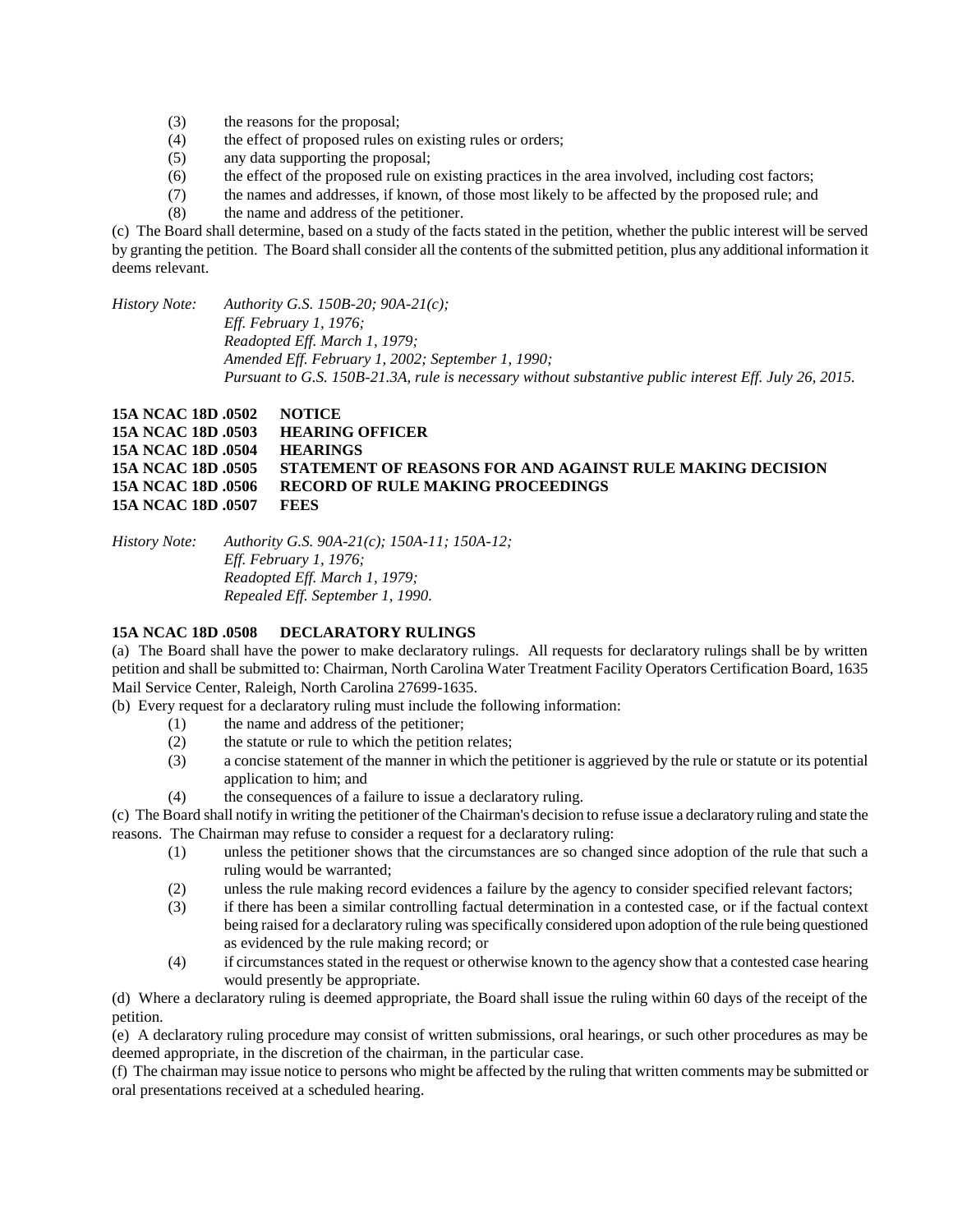*History Note: Authority G.S. 150B-4; Eff. February 1, 1976; Readopted Eff. March 1, 1979; Amended Eff. February 1, 2002; September 1, 1990; January 1, 1980; Pursuant to G.S. 150B-21.3A, rule is necessary without substantive public interest Eff. July 26, 2015.*

# **SECTION .0600 - CONTESTED CASES**

Rules .0601 - .0624 of Title 15A Subchapter 18D of the North Carolina Administrative Code (T15A.18D .0601 - .0624); has been transferred and recodified from Rules .0601 - .0624 Title 10 Subchapter 10E of the North Carolina Administrative Code (T10.10E .0601 - .0624), effective April 4, 1990.

**15A NCAC 18D .0601 OPPORTUNITY FOR LICENSEE OR APPLICANT TO HAVE HEARING** All contested cases shall be conducted in accordance with Article 3A of Chapter 150B of the General Statutes.

*History Note: Authority G.S. 90A-26; 150B-38; Eff. February 1, 1976; Readopted Eff. March 1, 1979; Amended Eff. September 1, 1990; Pursuant to G.S. 150B-21.3A, rule is necessary without substantive public interest Eff. July 26, 2015.* 

| 15A NCAC 18D .0602 | NOTICE TO APPLICANT OF BOARD ACTION        |
|--------------------|--------------------------------------------|
| 15A NCAC 18D .0603 | <b>NOTICE TO LICENSEE OF BOARD ACTION</b>  |
| 15A NCAC 18D .0604 | <b>REQUEST FOR HEARING</b>                 |
| 15A NCAC 18D .0605 | <b>FAILURE TO MAKE REQUEST</b>             |
| 15A NCAC 18D .0606 | <b>NOTICE OF HEARING</b>                   |
| 15A NCAC 18D .0607 | <b>WAIVER OF HEARING</b>                   |
| 15A NCAC 18D 0608  | <b>INTERVENTION</b>                        |
| 15A NCAC 18D .0609 | <b>HEARING OFFICER</b>                     |
| 15A NCAC 18D 0610  | <b>WRITTEN ANSWER</b>                      |
| 15A NCAC 18D .0611 | <b>VENUE</b>                               |
| 15A NCAC 18D .0612 | <b>AVAILABILITY OF BOARD RECORDS</b>       |
| 15A NCAC 18D .0613 | <b>DEPOSITIONS AND DISCOVERY</b>           |
| 15A NCAC 18D 0614  | <b>PRE-HEARING CONFERENCE</b>              |
| 15A NCAC 18D .0615 | <b>SUBPOENAS</b>                           |
| 15A NCAC 18D .0616 | <b>CONSOLIDATION</b>                       |
| 15A NCAC 18D .0617 | <b>STIPULATIONS</b>                        |
| 15A NCAC 18D .0618 | <b>DISQUALIFICATION OF HEARING OFFICER</b> |
| 15A NCAC 18D 0619  | <b>FAILURE OF PARTY TO ATTEND HEARING</b>  |
| 15A NCAC 18D .0620 | ОАТН                                       |
| 15A NCAC 18D .0621 | <b>CONDUCT OF HEARING</b>                  |
| 15A NCAC 18D .0622 | <b>PROPOSAL FOR DECISION</b>               |
| 15A NCAC 18D .0623 | <b>RECORD</b>                              |
| 15A NCAC 18D .0624 | <b>TRANSCRIPT</b>                          |

*History Note: Authority G.S. 90A-26; 150A-3; 150A-23 through 150A-37; Eff. February 1, 1976; Readopted Eff. March 1, 1979; Repealed Eff. September 1, 1990.*

### **SECTION .0700 - OPERATIONS AND MANAGEMENT**

### **15A NCAC 18D .0701 OPERATOR IN RESPONSIBLE CHARGE**

(a) The owner shall ensure that the public water system facilities are managed by an operator in responsible charge who possesses a certificate equivalent to or exceeding the requirements in this Subchapter.